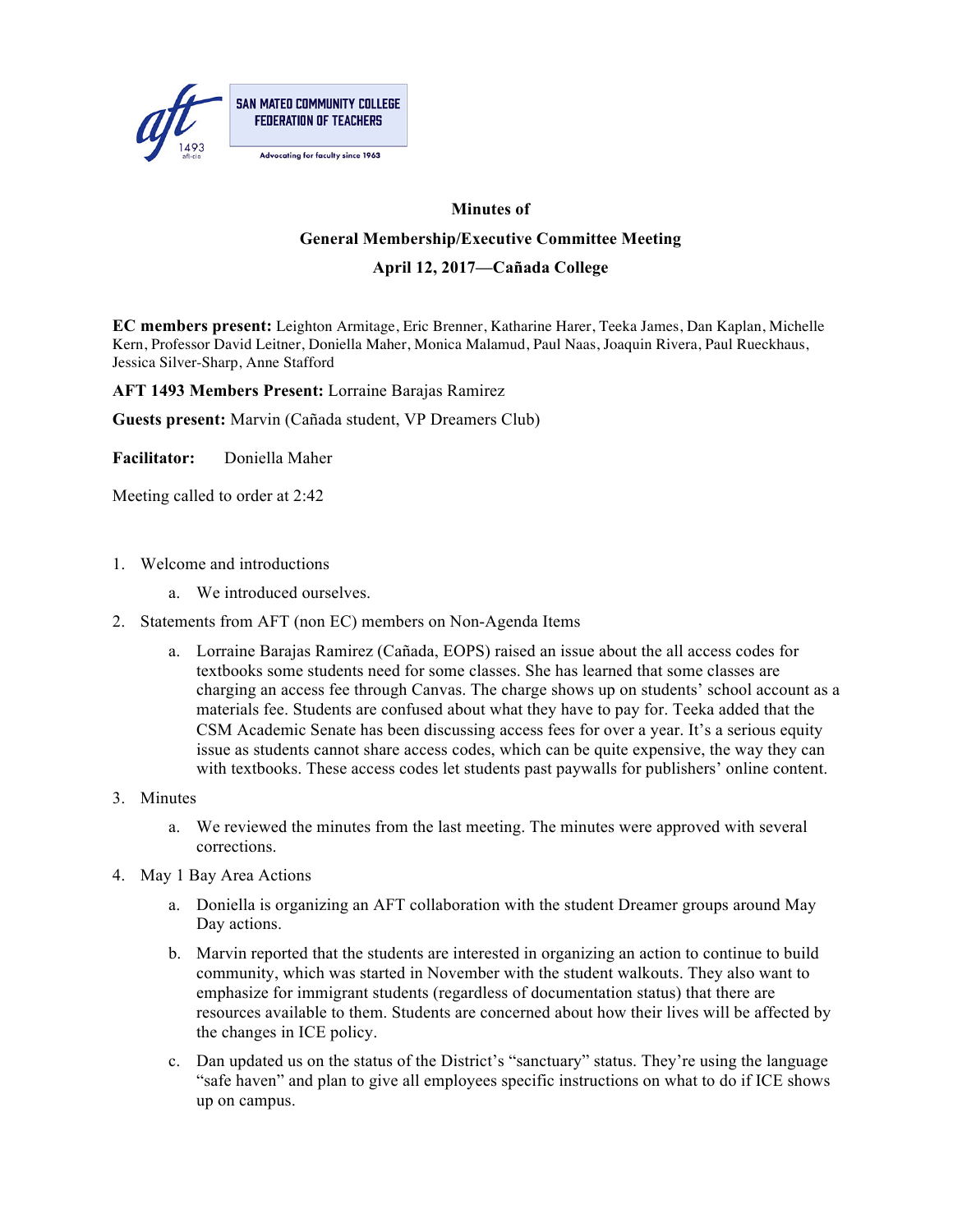- d. What should we do? How should we participate? We want to support our students' organizing efforts. The Cañada Dreamers club wants to do some sort of organized event the morning of Monday, May 1, 2017. Marvin only knows what's being discussed at Cañada. Doniella proposed we have an organizing meeting and that group can figure out what makes sense. Doniella, Jessica, Katharine, Dan, David, and Michelle will work on this. Doniella will reach out to classified union folks to ask them to participate, too.
- e. Dan reminded us that Josh Peschthalt sent out an email about May 1, but we haven't yet heard details about it yet.
- 5. CFT Convention Report
	- a. Monica, Joaquin, Katharine, Anne, Dan, Nina, and Teeka went to the CFT convention in Sacramento. Our local won many awards for communications. The ACCJC interim president came to talk to the CCCC section. He was eviscerated by faculty and handled the onslaught quite calmly and respectfully. The mood was somber, with deep concern that "right to work" will soon be the prevailing status in the nation. The labor movement is under attack. The convention was not the usual uplifting experience. That said, many of the workshops were quite valuable.
- 6. AFT 1493 COPE
	- a. None of those present had signed up new COPE members as we had committed to do. We need to all participate in building our COPE chapter. We can actually use the COPE account to fund things beyond BOT races without changing the chapter's constitution. How can we improve our compliance? Maybe buddy up and schedule time to go talk to colleagues. Katharine will send the list to Teeka, who will make a Google doc that we can record our progress on.
- 7. Negotiations Update
	- a. We heard an update on our negotiations progress. The final negotiations session was held yesterday. We will form a committee to discuss how to handle the workload equity issue. The committee will make a recommendation to the negotiating teams by December 15, 2017. The District will not agree to using a point system, yet. The committee will have six faculty representatives: three appointed by AFT, three by DAS.
	- b. We begin fact finding on May 8, 2017.
- 8. Building Power Campaign
	- a. Our meetings yielded that they want to attend fact finding and support our union's negotiators. How do we organize this? We need to find out the position of the neutral fact finder on faculty attending. But there are other ways faculty can show their support. It will be a very long day.
	- b. Next Wednesday (4/19) there's a session on teaching and learning at the BOT. We should all attend that and talk about workload. Perhaps the chapters should focus on whom to encourage to go to the BOT meeting on April 19. Try to rally others to go as well.
	- c. We need to communicate the MOU agreements to faculty and make the appointments by May 1, 2017. We need to start working on this now. We need to be strategic on whom we appoint. We need to tell the senate presidents to agendize this and make their appointments by May 1. (The following maybe shouldn't go in the minutes, since it's strategy: Monica will serve. Eric thinks Teeka should participate. Doniella would be willing. Would any of our part time reps be interested? Professor Leitner is willing as well.)
- 9. Grant Funded Positions